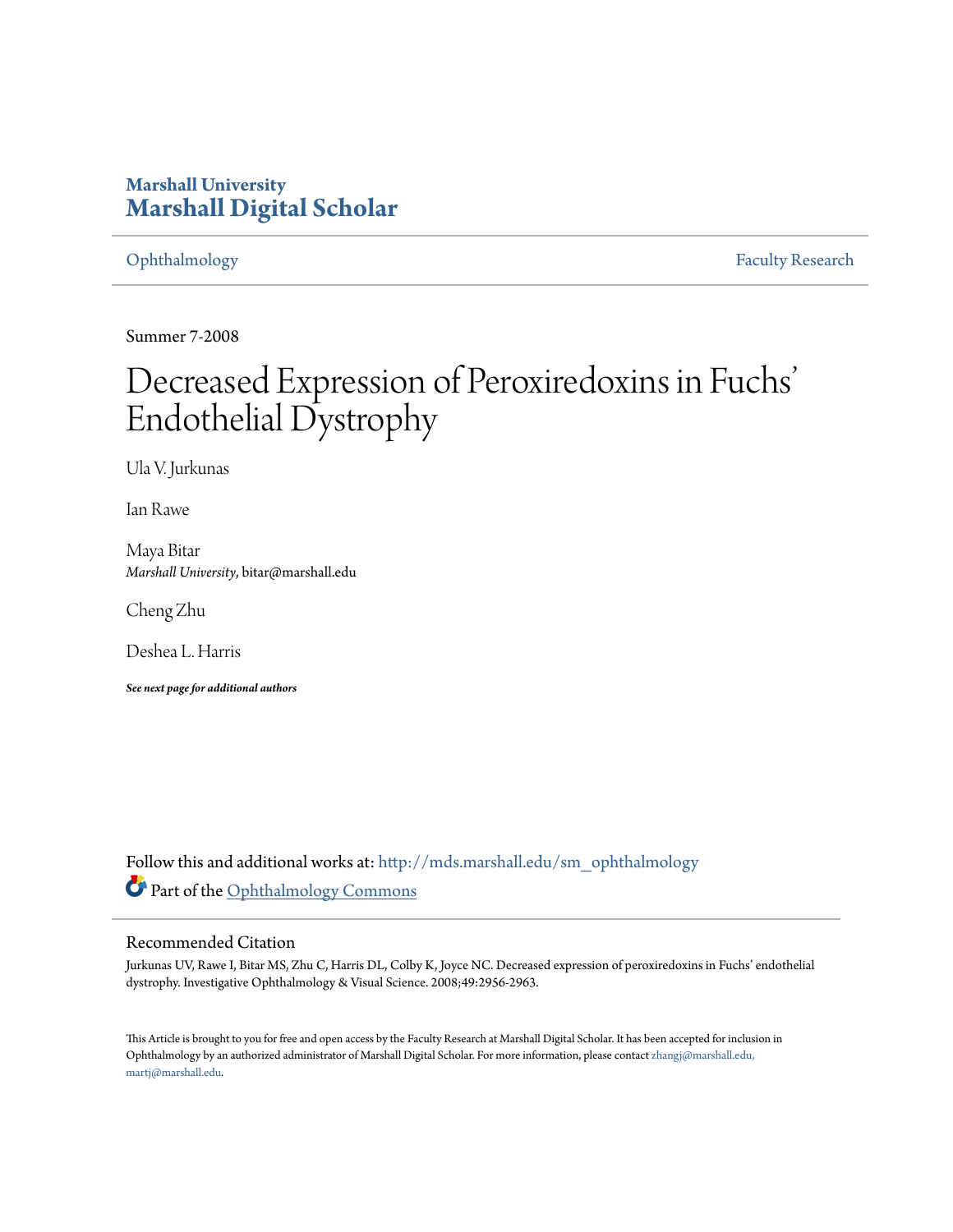### **Authors**

Ula V. Jurkunas, Ian Rawe, Maya Bitar, Cheng Zhu, Deshea L. Harris, Kathryn Colby, and Nancy C. Joyce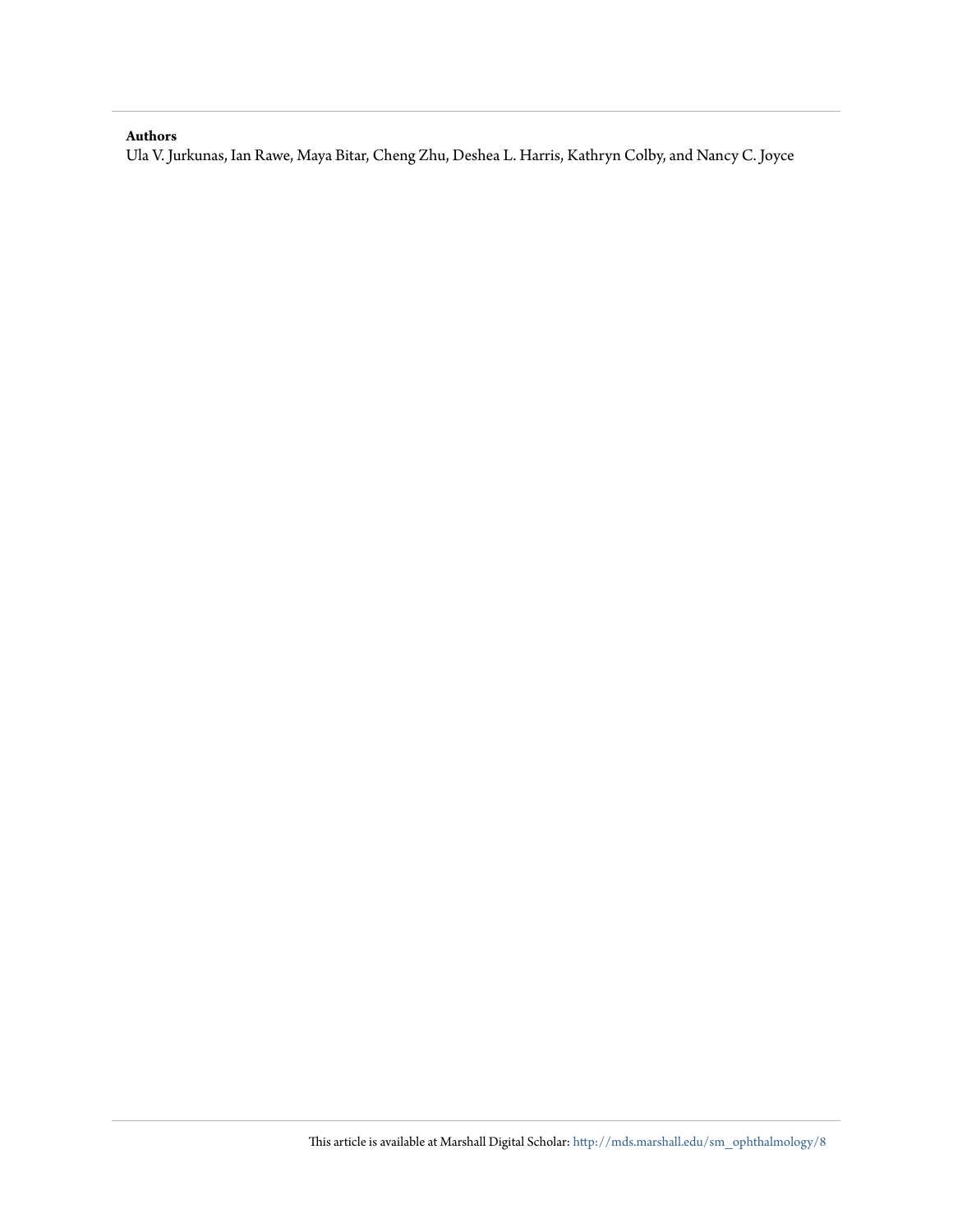## **Decreased Expression of Peroxiredoxins in Fuchs' Endothelial Dystrophy**

*Ula V. Jurkunas,*1,2,3 *Ian Rawe,*<sup>1</sup> *Maya S. Bitar,*1,3 *Cheng Zhu,*1,3 *Deshea L. Harris,*1,3 *Kathryn Colby,*1,2,3 *and Nancy C. Joyce*1,3

**PURPOSE.** To compare the relative expression of peroxiredoxin (Prx) proteins in normal human corneal endothelium with endothelium in corneas affected by Fuchs' endothelial dystrophy (FED) and between normal human endothelium and epithelial/stromal tissue.

**METHODS.** Human corneal endothelial cell-Descemet's membrane (HCEC-DM) complexes from normal and FED corneal buttons were dissected from the epithelium/stroma. For proteomic analysis, HCEC-DM protein extracts were separated by using two-dimensional gel electrophoresis. Relative differences in protein spot density was analyzed. Proteins of interest, including Prx isoforms, were identified by MALDI-TOF (matrixassisted desorption ionization-time of flight) mass spectrometry. Western blot analysis compared the relative expression of Prx isoforms in normal and FED endothelium and between normal endothelium and normal epithelium/stroma. Expression of Prx-2 mRNA was compared by using real-time PCR.

**RESULTS.** Proteomic analysis identified differences in the relative expression of Prx isoforms between normal and FED endothelium. Western blot analysis confirmed that expression of Prx-2,  $-3$ , and  $-5$  was significantly decreased ( $P < 0.05$ ) in FED cells. Normal HCECs expressed significantly ( $P < 0.05$ ) higher levels of Prx-2 and  $-3$  than did the epithelium/stroma. Expression of Prx-5 was not significantly different ( $P > 0.05$ ) in the endothelium versus the epithelium/stroma. Real-time PCR analysis revealed that Prx-2 mRNA was significantly decreased  $(P = 0.027)$  in FED samples.

**CONCLUSIONS.** Prx proteins were identified in human corneal endothelium. The fact that Prx-2 and  $-3$  were expressed at significantly higher levels in HCEC-DM compared with the epithelium/stroma reflects the different physiologic activities of individual corneal cell types. Significantly decreased expression of Prx-2,  $-3$ , and  $-5$  in FED may suggest an alteration in the ability of endothelial cells to withstand oxidant-induced damage and may be closely related to the pathogenesis of this disease. (*Invest Ophthalmol Vis Sci.* 2008;49:2956–2963) DOI: 10.1167/iovs.07-1529

Corresponding author: Ula V. Jurkunas, Massachusetts Eye and Ear Infirmary, 243 Charles Street, Boston, MA 02114;

ula\_jurkunas@meei.harvard.edu.

Fuchs' endothelial dystrophy (FED) is the most common cause of endogenous endothelial dysfunction and is the third most common indication for corneal transplantation in the United States.<sup>1</sup> Even though this dystrophy was first described more than 100 years ago, the primary etiology of the endothelial cell degeneration is not yet known.<sup>2</sup> In early stages, the dystrophy manifests by the formation of corneal guttae or dysregulated deposition of wide-spaced collagen between human corneal endothelial cells (HCECs) and Descemet's membrane (DM), with concomitant changes in HCEC shape, size, and density.<sup>3-5</sup> Excessive deposition of collagen VIII has been noted in FED Descemet's membrane, and mutations in collagen VIII have been identified in familial, early-onset FED.<sup>6</sup> In the later stages of the disease, the progressive loss of Na<sup>+</sup>-K<sup>+</sup>-ATPase pump sites is associated with the inability of the endothelium to maintain corneal deturgescence, leading to corneal edema.<sup>7</sup>

Recently, nuclear labeling and mRNA analysis techniques showed that FED endothelial cell death occurs via apopto $s$ is.<sup>8–10</sup> In other organ systems where cellular apoptosis is accompanied by abnormal extracellular matrix deposition, such as amyloid plaques in Alzheimer's disease or drusen in age-related macular degeneration, a strong causal factor in cell death is oxidative stress due to excessive generation of reactive oxygen species  $(ROS)$ .<sup>11</sup> There is mounting evidence that oxidative stress induces damage to corneal endothelium in FED.<sup>12</sup> Previous studies by Buddi et al. $13$  evaluated the relative amounts of cytotoxic byproducts of ROS in FED corneas. Although most of the differences between normal and FED were noted in the corneal epithelium, increased amounts of nitrotyrosine, an ROS byproduct, were also noted in the FED endothelium. From the genetic standpoint, Gottsch et al. $14$  found decreased transcript levels of the anti-oxidant glutathione *S*-transferase-pi in FED via serial analysis of gene expression.

In initial studies from our laboratory, 2-D gel electrophoresis, MALDI-TOF protein identification, and Western blot analysis were used to compare protein expression between FED and normal corneal endothelium. This analysis revealed several protein differences, one of which was marked overexpression of clusterin in FED endothelium.<sup>15</sup> Clusterin is a protein that protects against oxidative stress-induced cellular apoptosis. The current studies have further investigated the differential expression of proteins in FED with a particular focus on proteins with antioxidant properties. Specifically, MALDI-TOF analysis of normal gels at a 15- to 30-kDa range (isoelectric point [pI], 6.0–9.0) identified the expression of a novel class of antioxidants, peroxiredoxins (Prx). We then investigated whether there is a difference in expression patterns of Prx between normal and FED endothelial specimens. In the previous 2-D gel studies, proteins were separated in the first dimension by using a linear pH 3 to 10 gradient. In the current studies, we changed the technique of isoelectric focusing by employing nonlinear gradient IPG strips to expand the region of the gel around neutral pH, thus promoting better separation of proteins that have pIs in this area.

Prx functions by removing cellular hydrogen peroxide. Six isotypes of Prx (1–6) have been identified in mammals. The subfamily of Prx 1 to 4 contains two conserved active site cysteine (Cys) residues that use thioredoxin as an intermediate electron

From the <sup>1</sup>Schepens Eye Research Institute, Boston, Massachusetts; the <sup>2</sup>Massachusetts Eye and Ear Infirmary, Boston, Massachusetts; and the <sup>3</sup>Department of Ophthalmology, Harvard Medical School, Boston, Massachusetts.

Supported by National Eye Institute Grant K12 EY016335 (UVJ), the New England Corneal Transplant Research Fund (KC), the Joint Clinical Research Center, Massachusetts Eye and Ear Infirmary, and Schepens Eye Research Institute (KC, NCJ).

Submitted for publication November 29, 2007; revised February 14, 2008; accepted May 12, 2008.

Disclosure: **U.V. Jurkunas**, None; **I. Rawe**, None; **M.S. Bitar**, None; **C. Zhu**, None; **D.L. Harris**, None; **K. Colby**, None; **N.C. Joyce**, None

The publication costs of this article were defrayed in part by page charge payment. This article must therefore be marked "*advertisement*" in accordance with 18 U.S.C. §1734 solely to indicate this fact.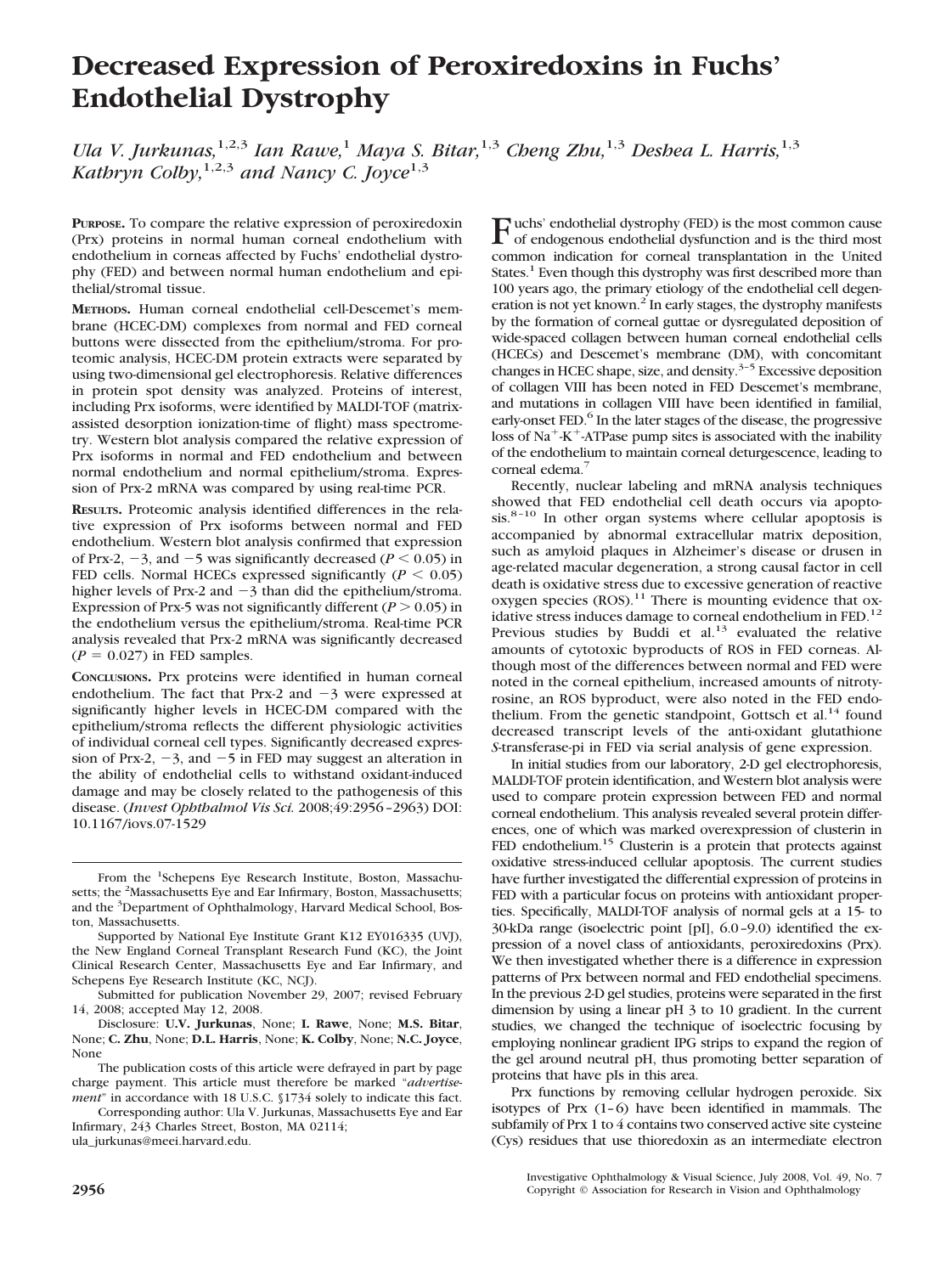donor. Prx-5 also has two conserved active Cys residues, but does not possess a 40-amino-acid residue segment on the C terminus and is the smallest isoform. Prx-6 contains only one conserved Cys residue.16–18 Since different isoforms of Prx proteins have different cellular functions, we compared the relative expression of Prx isoforms in normal and FED endothelium by both software analysis of 2-D gel patterns and by Western blot analysis. Real-time PCR was used to confirm the proteomic results by comparing the relative mRNA levels of Prx-2 between the normal and diseased HCECs. We also used Western blot analysis to compare the relative expression of Prx isoforms in normal corneal endothelium and in epithelial/stromal tissues.

#### **MATERIALS AND METHODS**

#### **Human Tissue**

Donor confidentiality was maintained according to the Declaration of Helsinki. The study was approved by the Massachusetts Eye and Ear Institutional Review Board. Informed consent was obtained from patients undergoing corneal transplantation for FED. After surgical removal of the FED corneal buttons, they were placed in cornea preservation medium (Optisol-GS; Bausch & Lomb, Rochester, NY) at 4°C. Two thirds of the FED corneal button was used for the study and one third was used for histopathologic confirmation of the diagnosis. Normal human corneal buttons were obtained from the New England Tissue Bank (Boston, MA) and the National Disease Research Interchange (Philadelphia, PA) and were used as the control. We used our previously published criteria for obtaining normal control corneas from the tissue banks. These criteria include using corneas with endothelial cell counts  $\geq$ 1500.<sup>19</sup> All normal corneas used in the study were considered to be unsuitable for transplantation because of the lack of blood samples from the donor for serology tests, peripheral scars or infiltrates, pterygia, or donor age. In accepting the corneas, the overall health of the donor before death was considered, and tissue was rejected from donors with a history that indicated possible damage to the endothelium. Corneas were not accepted for study if there were too long a period (24 hours) between time of death and time of preservation, corneal guttae, or any endothelial abnormality seen on the specular biomicroscopy; corneas from donors with glaucoma, sepsis, or ocular infection; or corneas from donors who were on large doses of chemotherapeutic agents. Since normal corneal buttons were stored in preservative before sample preparation, the FED corneas were also kept in the preservative, to negate any effects of storage conditions on protein expression.

#### **Sample Preparation**

Table 1 presents information regarding the tissue samples used in these studies. Samples were prepared by pooling donor tissue during the protein extraction step. Human corneal buttons were recovered from the preservative and briefly rinsed in PBS. Under a dissecting microscope Descemet's membrane, along with the endothelial cell layer (HCEC-DM complex) was dissected from the cornea and placed into an ultracentrifuge tube. The HCEC-DM complex was washed with 10 mM HEPES (pH 7.4 buffer), before protein extraction. Samples used for 2-D gel electrophoresis were subjected to an extra washing step with HEPES buffer (10 mM, pH 7.4) followed by centrifugation at 5000 rpm for 10 minutes. Protein extraction buffer ER3 (Bio-Rad, Hercules, CA) containing 5 M urea, 2 M thiourea, 2% CHAPS, 2% SB 3-10, 40 mM Tris, 0.2% 3:10 ampholyte (Bio-Lyte; Bio-Rad), and 1 mM tributyl phosphine (TBP) was added to the HCEC-DM sample. Samples were solubilized by pipetting up and down, followed by incubating the tissue at room temperature for 30 minutes. Solubilized protein was recovered by ultracentrifugation of samples at 40,000 rpm, 21°C for 1 hour.

**TABLE 1.** Donor Information

| Pooled<br>Sample | <b>FED</b><br>HCEC-<br>$DM^*$ |                   | Normal<br><b>HCEC-DM</b><br>and/or<br>Stroma/<br>Epithelium |              | Death-to-                               |                          |
|------------------|-------------------------------|-------------------|-------------------------------------------------------------|--------------|-----------------------------------------|--------------------------|
|                  | Age                           | <b>Sex</b>        | Age                                                         | <b>Sex</b>   | Preservation<br>Time $(h)$ <sup>+</sup> | Use of<br><b>Samples</b> |
| $\mathbf{1}$     |                               |                   | 77                                                          | M            | 5.8                                     | 2-D gel                  |
| $\overline{c}$   |                               |                   | 78                                                          | М            | 17                                      |                          |
|                  |                               |                   | 57<br>62                                                    | ${\rm F}$    | 21                                      |                          |
|                  |                               |                   | 53                                                          | M<br>F       | 18<br>20                                |                          |
| 3                | 54                            | М                 | 62                                                          | F            | 12                                      |                          |
|                  | 66                            | F                 | 69                                                          | M            | 17                                      |                          |
|                  | 64                            | F                 |                                                             |              |                                         |                          |
|                  | 72                            | F                 |                                                             |              |                                         |                          |
| $\overline{4}$   | 85                            | $\mathbf M$       | 52                                                          | $\mathbf M$  | 20                                      | Western blot<br>analysis |
|                  | 73                            | $\mathbf M$       | 64                                                          | F            | 23                                      |                          |
|                  | 49                            | F                 | 80                                                          | $\mathbf M$  | 6                                       |                          |
|                  | 77                            | M                 |                                                             |              |                                         |                          |
| 5                | 62<br>59                      | F<br>${\bf F}$    | 53                                                          | F            | 19                                      |                          |
|                  | 67                            | ${\bf F}$         | 64                                                          | ${\bf F}$    | 19                                      |                          |
| 6                | 85                            | M                 | 80                                                          | М            | 6                                       |                          |
|                  | 73                            | $\mathbf M$       | 64                                                          | F            | 19                                      |                          |
|                  | 49                            | ${\rm F}$         | 53                                                          | F            | 19                                      |                          |
| 7                | 77                            | M                 | 80                                                          | $\mathbf M$  | 6                                       |                          |
|                  | 62                            | F                 | 64                                                          | F            | 19                                      |                          |
|                  |                               |                   | 53                                                          | F            | 19                                      |                          |
| 8                | 81                            | F                 | 72                                                          | F            | 10                                      |                          |
| 9                | 67<br>69                      | M<br>M            | 67<br>72                                                    | F<br>F       | 11<br>10                                |                          |
|                  | 66                            | F                 | 67                                                          | F            | 11                                      |                          |
| 10               | 85                            | F                 | 72                                                          | F            | 10                                      |                          |
|                  | 81                            | F                 | 67                                                          | F            | 11                                      |                          |
|                  | 69                            | M                 |                                                             |              |                                         |                          |
| 11               |                               |                   | 64                                                          | M            | 21                                      |                          |
|                  |                               |                   | 63                                                          | М            | 12                                      |                          |
|                  |                               |                   | 62                                                          | $\rm F$      | 19                                      |                          |
| 12               |                               |                   | 67<br>69                                                    | M<br>M       | 24<br>20                                |                          |
|                  |                               |                   | 57                                                          | М            | 21                                      |                          |
|                  |                               |                   | 54                                                          | F            | 23                                      |                          |
| 13               |                               |                   | 50                                                          | F            | 3                                       |                          |
|                  |                               |                   | 50                                                          | M            | 19                                      |                          |
| 14               |                               |                   | 52                                                          | M            | 20                                      |                          |
|                  |                               |                   | 64                                                          | $\, {\rm F}$ | 23                                      |                          |
|                  |                               |                   | 80                                                          | $\mathbf M$  | 6                                       |                          |
| 15               | 57                            | F                 | 70                                                          | ${\bf F}$    | 8                                       | Real-time PCR            |
|                  | 78                            | $\mathbf M$       | 70                                                          | F            | 5                                       |                          |
|                  | 81                            | М                 | 67                                                          | F            | 12                                      |                          |
|                  | 63                            | М                 |                                                             |              |                                         |                          |
| 16               | 82<br>50                      | $\, {\rm F}$<br>F | 72                                                          | $\mathbf M$  | 9                                       |                          |
|                  | 51                            | F                 |                                                             |              |                                         |                          |
| 17               | 69                            | $\, {\rm F}$      | 72                                                          | M            | 9                                       |                          |
|                  | 72                            | $\mathbf M$       | 74                                                          | ${\bf F}$    | 16                                      |                          |
| 18               | 61                            | F                 | 56                                                          | F            | 19                                      |                          |
|                  |                               |                   |                                                             |              |                                         |                          |

FED, Fuchs' endothelial dystrophy; HCEC-DM, human corneal endothelium and Descemet's membrane.

\* FED specimens taken during keratoplasty were placed in Optisol-GS at  $4^{\circ}$ C.

† Time (hours) between death and placement of the cornea in Optisol-GS at 4°C.

HCEC-DM protein samples were used for 2-D gel electrophoresis and Western blot analysis. For some studies, the remaining corneal stroma and epithelium were cut into small pieces and homogenized. Protein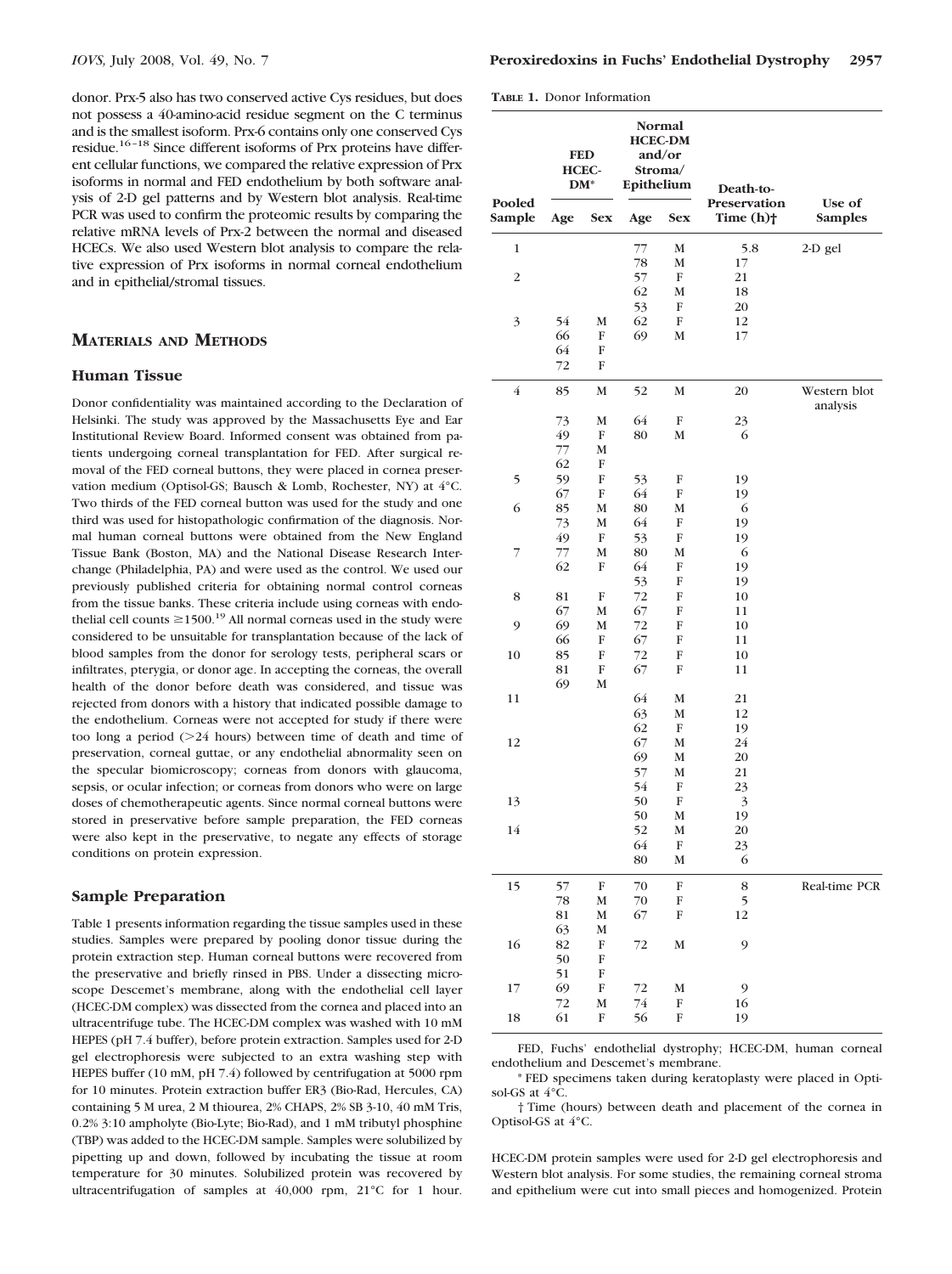was extracted with ER3 extraction buffer in the same manner as used for HCEC-DM protein sample preparation. Protein concentration of the samples was determined by modified protein assay (Bio-Rad).

#### **2D-Gel Electrophoresis**

Equal amounts of protein (Table 1, samples 1–3) were loaded onto immobilized pH 3 to 10, nonlinear gradient, 17 cm IPG strips (Bio-Rad) for passive rehydration over 14 hours. The use of a nonlinear IPG strip expanded protein separation at a pI close to pH 7.0. Isoelectric focusing was performed (Protean IEF Cell; Bio-Rad) with a gradual voltage increase up to 10,000 volts for a total of 60,000 volt-hours. Seconddimensional separation was performed using 8% to 16% precast gradient poly-acrylamide gels (BioRad). Gels (193  $\times$  183  $\times$  1.0 mm) were run at 350 volts until the bromophenol blue dye disappeared. Gels were then fixed in 10% methanol and 7% acetic acid, stained overnight (SYPRO Ruby; Invitrogen, Carlsbad, CA), and washed in water for 1 hour before imaging.

#### **Gel Image Capture and Analysis**

Protein spots were imaged (ProExpress Proteomic Imaging system; PerkinElmer, Boston, MA) with optimized excitation (480/80 nm) and emission (650/150 nm) filters for the gel stain (Sypro Ruby Protein Gel Stain; Invitrogen). Gel images were analyzed (Automatic Analysis Wizard setting in the ProFinder software; Perkin-Elmer/Nonlinear Dynamics, Newcastle-upon-Tyne, UK). Relative differences in the normalized volume of each protein spot were compared between two pooled samples from normal HCEC-DM and then between pooled samples from normal and FED HCEC-DM. Protein spots of interest were chosen from the gel spot-picking robot (ProXcision; PerkinElmer) equipped with a CCD camera and filter sets for the stain (Sypro Ruby; Invitrogen).

#### **MALDI-TOF Identification of Protein Spots**

Gel pieces were placed in a plate (ZipPlate; Millipore, Billerica, MA) and processed as described in the manufacturer's protocol. In brief, the gel plug was washed in 25 mM ammonium bicarbonate/5% acetonitrile for 30 minutes and destained with ammonium bicarbonate/50% acetonitrile two times for 30 minutes each. Gel plugs were then dehydrated with 100% acetonitrile for 15 minutes, rehydrated in 15  $\mu$ L of 25 mM ammonium bicarbonate containing 100 ng trypsin gold (Promega, Madison, WI), and then incubated at 30°C overnight. The  $C_{18}$  resin (ZipPlate; Millipore) was then activated with 9  $\mu$ L acetonitrile for 15 minutes at 37°C. Peptides were washed out of the gel plug with  $180 \mu L$  0.1% trifluoroacetic acid (TFA) for 30 minutes and then bound to the  $C_{18}$  resin by low vacuum followed by washing twice with  $100 \mu$ L TFA in a high vacuum. The peptides were then directly eluted onto a disposable MALDI (matrixassisted desorption ionization) target plate (PerkinElmer) by direct vacuum elution with matrix  $\alpha$ -cyano-4-hydroxy cinnamic acid ( $\alpha$ -CHCA at 10 mg/mL; LaserBiolabs, Sophid-Antipolis, France) in 50% acetonitrile/50% TFA. Matrix was air dried, allowing crystals to form. The MALDI plate was then loaded (prO-TOF 2000 MALDI-TOF; PerkinElmer). The instrument was calibrated using a two-point calibration method from a peptide calibration mix (LaserBiolabs). Sample data were acquired with a mass range of 750 to 4500 Da. Proteins were identified by searching a local copy of the NCBI (National Center for Biotechnology Information, www.ncbi.nih.gov) protein database (ProFound search engine; Rockefeller University, New York, NY).

#### **Western Blot Analysis**

Equal amounts of protein from normal HCEC-DM and FED specimens (Table 1; samples 4–10) or from normal HCEC-DM and epithelium/ stroma samples (Table 1; samples 11–14) were loaded on 10% Bis-Tris gels for SDS-PAGE. Positive controls consisted of cell lysate (LNCap; Upstate Cell Signaling, Lake Placid, NY) for identification of Prx-2 and HeLa cell lysate (Santa Cruz Biotechnology, Santa Cruz, CA) for identification of Prx-3 and  $-5$ . Peptides were then electrophoretically transferred to a polyvinylidene difluoride (PVDF) membrane (Millipore, Bedford, MA), and nonspecific binding was blocked by incubation for 1 hour at room temperature in 5% nonfat milk diluted in PBS. Membranes were incubated overnight at 4°C with rabbit polyclonal anti-Prx-2 diluted 1:1000 (Upstate Cell Signaling), mouse monoclonal anti-Prx-3 (LabFrontier, Seoul, Korea) diluted 1:600, and mouse monoclonal anti-Prx-5 (LabFrontier) diluted 1:500, rabbit polyclonal antisuperoxide dismutase-1 (SOD-1) diluted 1:100 (Santa Cruz Biotechnology), mouse monoclonal anti-vimentin diluted 1:300 (Santa Cruz Biotechnology), or mouse monoclonal anti- $\beta$ -actin diluted 1:6000 (Sigma-Aldrich, St. Louis, MO). All dilutions were made in blocking solution. Blots were rinsed, reblocked, and exposed for 1 hour to horseradish peroxidase (HRP)-conjugated donkey anti-mouse IgG for Prx  $-3$ and  $-5$ ,  $\beta$ -actin, and vimentin blots (Jackson ImmunoResearch Laboratories, Inc., West Grove, PA) and anti-rabbit IgG for Prx-2 and SOD-1 blots. All secondary antibodies were obtained from Jackson ImmunoResearch Laboratories, Inc. and diluted in 1:2000 in blocking solution. After washing in 0.1% Triton X-100, peptides were detected with a chemiluminescent substrate (SuperSignal, Rockford, IL). Images were digitally scanned and analyzed with NIH Image software version 1.61 (available by ftp at http://rsb.info.nih.gov/nih-image developed by Wayne Rasband and provided in the public domain by the National Center for Biotechnology Information, Bethesda, MD). Protein content was normalized according to  $\beta$ -actin content. Experiments were repeated at least two times. Results were averaged and the standard error was calculated. Statistical analysis using Student's unpaired *t*-test was performed with commercial software (Excel 2002; Windows XP; Microsoft, Redmond, WA).  $P \le 0.05$  was considered to be significant.

#### **Real-Time PCR**

Total RNA was extracted from normal and FED HCEC-DM complexes (Table 1, samples 15–18) as recommended by the manufacturer (TRIzol; Invitrogen). Samples were purified from DNA contamination by treating them with DNase I (DNase I, Amplification Grade; Invitrogen). RNA quantity and quality were assessed by spectrophotometric analysis. For all samples, cDNA was prepared by reverse transcription from equal amounts of RNA in a volume of  $40 \mu$ L using a commercially available kit (Promega). Relative expression levels of Prx-2 were assessed by real-time PCR using a sequence-detection system instrument (Prism 7900 HT; Applied Biosystems [ABI], Foster, CA). Primers and probes for Prx-2 (*Taq*Man Gene Expression Assays, inventoried) and for the endogenous control  $\beta_2$  microglobulin  $(\beta_2\text{-MG})^{15}$  (human B2M endogenous control, FAM/MGB probe, *Taq*Man Endogenous Controls) were obtained from Applied Biosystems. Samples  $(n = 4)$  were assayed in duplicate in a total volume of 50  $\mu$ L, using thermal cycling conditions of 10 minutes at 95°C followed by 50 cycles of 95°C for 15 seconds and 60°C for 1 minute. No template controls were run in each assay to confirm lack of DNA contamination in reagents used for amplification. For data analysis, the comparative threshold cycle  $(C_T)$ method was adopted with the relative mRNA levels in normal subjects selected as the calibrator. The  $C_T$  was set in the exponential phase of the amplification plot. To normalize the amount of target gene in each sample, we calculated the difference in  $C_T (\Delta C_T)$  by subtracting the average  $C_T$  of the endogenous control from that of the target gene. The  $\Delta\Delta C_{\text{T}}$  was calculated by subtracting the  $\Delta C_{\text{T}}$  of FED samples from the mean value of the  $\Delta C_T$  of normal samples. The amount of mRNA for Prx-2 in FED was expressed relative to the amount present in the calibrator, using the formula  $2^{-\Delta\Delta C}$ <sub>T</sub>. Results were averaged and the SEM was calculated. Statistical analysis was performed with Student's unpaired *t*-test (Excel 2002 for Windows XP; Microsoft).  $P \le 0.05$  was considered to be significant.

#### **RESULTS**

#### **Proteomic Analysis of Prx Isoform Expression in FED and Normal HCEC-DM**

Two-dimensional gel proteomic analysis was chosen as a means to identify differences in protein expression between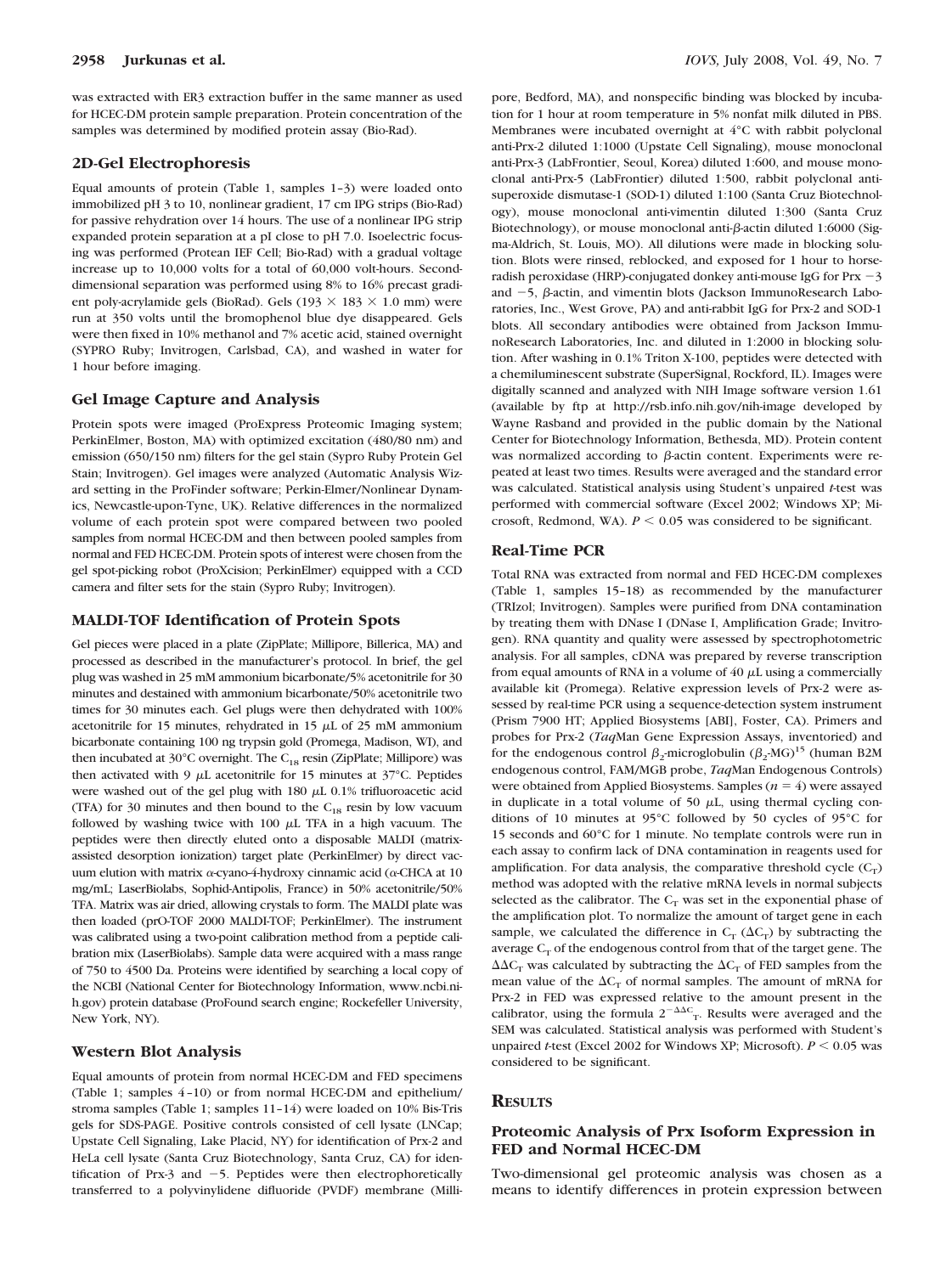

**FIGURE 1.** Representative 2-D maps of HCEC-DM proteins pooled from normal and FED donors. Complete maps of ruby–stained protein spots are shown for the pooled normal sample (**A**) and the pooled FED sample (**B**). Outlined regions in both (**A**) and (**B**) show areas of interest which are shown enlarged in (**C**) and (**D**), respectively. The position of Prx isoforms  $-2$ ,  $-3$ ,  $-5$ , and  $-6$ ; phosphoglycerate mutase-1 (PGAM1); triosephosphate isomerase (TIM); and carbonic anhydrase-III (CA) are indicated. The relative intensity of the protein spots for Prx-2 and  $-6$  in (**D**) were lighter than the corresponding spots in (**C**). Spots corresponding to Prx-3 and  $-5$  in (C) were not detectable in (**D**).

the endothelium of FED and normal donors that might reflect important physiological changes that occur in FED endothelial cells. Before conducting these studies, a preliminary study was performed to determine the reproducibility of 2-D gel-based protein separation using a nonlinear pH 3 to 10 gradient in the first dimension. For these studies, HCEC-DM complexes were isolated from the corneas of normal donors ranging in age from 53 to 78 years. Proteins were extracted, pooled to form two independent samples (Table 1; pooled sample 1 and 2), and then separated on two-dimensional gels. The resultant 2-D images from the two pooled samples were compared by software analysis. Results showed a very similar pattern of stained (Sypro Ruby; Invitrogen) protein spots, indicating the reproducibility of the separation technique (data not shown).

Once it was determined that the protein pattern was reproducible on 2-D gels, a study was conducted to compare the pattern of HCEC-DM complexes isolated from FED and normal donors. Proteins were extracted from HCEC-DM complexes isolated from four FED corneas and corneas from two decadematched normal control subjects. Extracts were pooled to form one FED and one normal sample (Table 1, pooled sample 3), and proteins were separated on 2-D gels as previously. The pattern obtained from the pooled sample prepared from normal donors is shown in Figure 1A, and the pattern of the pooled sample from the FED donors is in Figure 1B. An area of particular interest on the 2-D gels was located within an approximate pH range of 6.0 to 9.0, and a relative molecular weight range of 15 to 30 kDa. This area is outlined on the gel images in Figures 1A and 1B and enlarged in Figures 1C and 1D. Within this area of the gels was a group of protein spots that showed similar normalized volumes. MALDI-TOF analysis identified these spots as phosphoglycerate mutase-1 (PGAM-1), triosephosphate isomerase (TIM), and carbonic anhydrase-III (CA-III; Table 2). These spots are identified in Figures 1C and 1D. Additional protein spots were observed in this region of

the gel prepared from the normal control samples. Among the proteins that had a known match in the general proteomic database were Prx-2,  $-3$ ,  $-5$ , and  $-6$  (Table 2). Comparison of the normalized volume of these spots showed that expression of Prx-2 in the pooled sample from the normal control samples was 5.033 times higher than in the FED sample. Spots corresponding to Prx-3 and  $-5$  were detected in the normal control sample, but not in the FED sample. The normalized volume of Prx-6 was detected 4.059 times higher in normal control samples.

#### **Western Blot Comparison of Prx Isoform Expression in Normal and FED HCEC-DM**

Western blot analysis was next performed to verify the differential expression of Prx-2,  $-3$ , and  $-5$  in normal and FED

**TABLE 2.** Identification of Proteins by MALDI-TOF

| Protein          | <b>Molecular Mass</b><br>(kDa) | Accession<br>No. | Probability* |
|------------------|--------------------------------|------------------|--------------|
| Prx 2            | 22.1                           | P32119           | 1.13E-005    |
| Prx <sub>3</sub> | 27.7                           | P30048           | 3.65E-005    |
| $Prx$ 5          | 16.9                           | P30044           | 3.18E-020    |
| $Prx$ 6          | 25.0                           | P30041           | 1.00E-016    |
| PGAM 1           | 28.9                           | P18669           | 6.13E-003    |
| <b>TIM</b>       | 26.8                           | P60174           | 4.17E-005    |
| CA III           | 29.8                           | P07451           | 5.12E-005    |

Proteins were separated on 2-D gels and identified by MALDI-TOF following digestion. All identified proteins are available in the SWISS-PROT database via the accession number. Prx, peroxiredoxin; PGAM1, phosphoglycerate mutase 1; TIM, triosephosphate isomerase; CA III, carbonic anhydrase III.

\* E of 003 and greater is a positive match.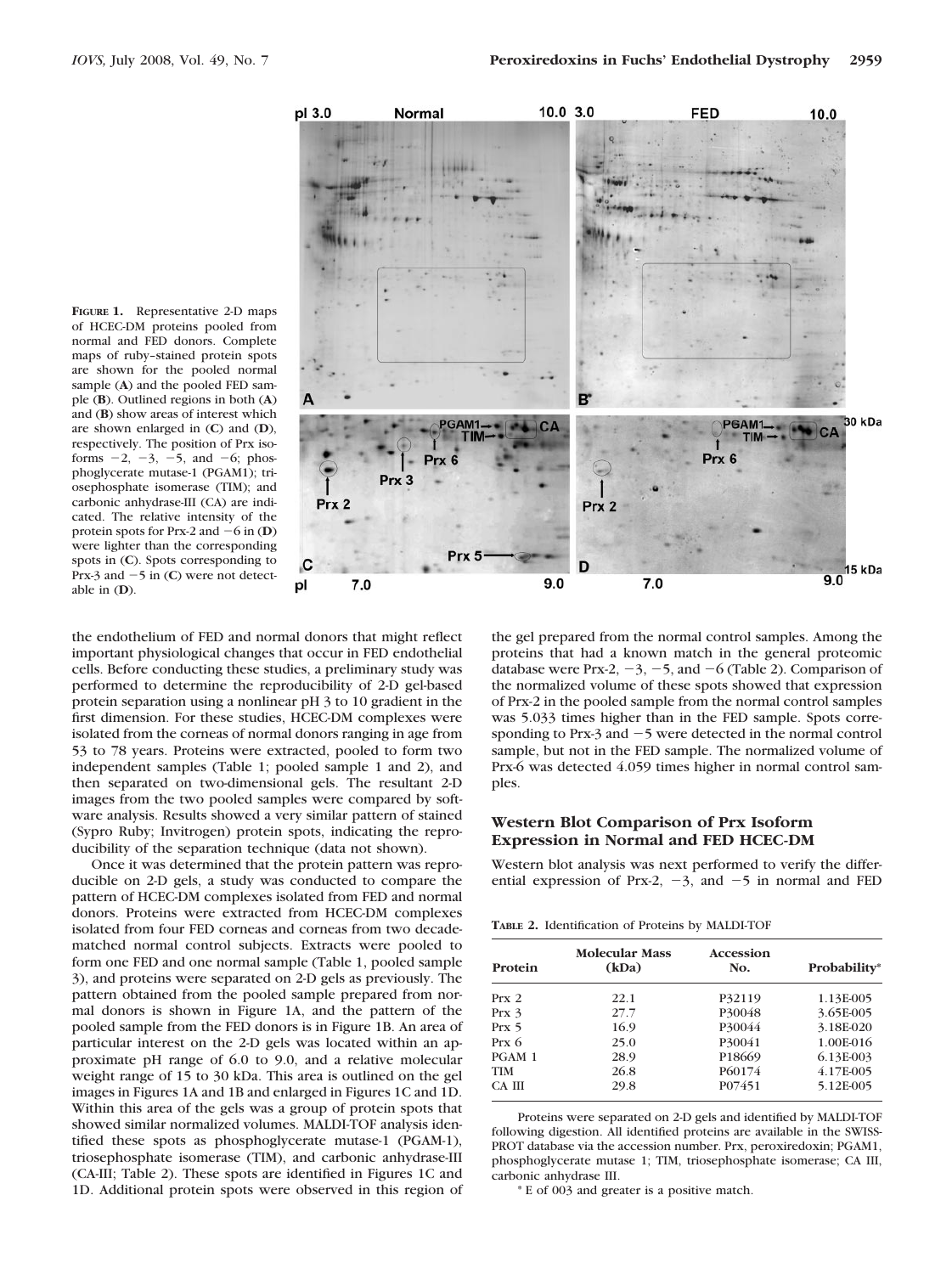HCEC-DM that was indicated by the previous 2-D gel software analysis. The expression of Prx-6 was not pursued by Western blot analysis due to the inability to find an antibody that worked consistently in Western blot analysis.  $\beta$ -Actin was used for normalization of protein load. Figure 2A presents a representative Western blot and Figure 2B presents the densitometric analysis of data averaged from seven independent samples (Table 1, pooled samples 4–10). HCEC-DM from FED donors showed a statistically significant decrease in all three Prx isoforms compared with normal, decade-matched donors (Prx-2:  $P = 0.0045$ ; Prx-3:  $P = 0.0080$ ; and Prx-5:  $P = 0.011$ ).

#### **Expression of SOD-1 and Vimentin in Normal and FED HCEC-DM**

To assess whether downregulation of Prx isoforms in FED is specific, the relative expression of vimentin, an intermediate filament protein, and the antioxidant enzyme, superoxide dismutase (SOD)-1, were compared between normal and FED HCEC-DM samples (Table 1, pooled samples 9 and 10). Figure 3A presents a representative Western blot, whereas Figure 3B provides densitometric data indicating that relative levels of vimentin and SOD-1 were not significantly different ( $P > 0.05$ ) between FED and normal samples.



**FIGURE 2.** Western blot analysis of Prx isoform expression in normal and FED HCEC-DM complexes. (**A**) Representative Western blot analysis comparing the expression of Prx-2,  $-3$ , and  $-5$  in FED and normal corneal endothelial samples. Positive controls included LNCap cell lysate for Prx-2 and HeLa cell lysate for Prx-3 and  $-5$ .  $\beta$ -Actin was used for normalization of protein loading. (**B**) Densitometric comparison of the average expression of Prx-2,  $-3$ , and  $-5$ . Bars: SEM.  $*P = 0.0045$ ; \*\* $P = 0.0080$ ; \*\*\* $P = 0.011$ .



**FIGURE 3.** Western blot comparison of vimentin and SOD-1 expression in HCEC-DM complexes from FED and normal donors. (**A**) Representative Western blot analysis for vimentin and SOD-1.  $\beta$ -Actin was used for normalization of protein loading. (**B**) Averaged densitometric data showed no significant difference in the relative expression of these proteins. Bars: SEM.

#### **Western Blot Comparison of Prx Isoform Expression in Normal HCEC-DM and in Epithelium/Stroma**

Since Prx proteins have not been identified in human cornea, we investigated whether Prx expression is specific to corneal endothelium or is present in the other corneal layers. Semiquantitative Western blot analysis was performed to compare the expression of Prx isoforms in normal human corneal endothelium to epithelium/stroma. For this analysis, protein was extracted from HCEC-DM complexes and from the remaining epithelial/stromal tissue from normal donors aged 50 to 80 years. Extracts were pooled to yield four independent samples (Table 1, pooled samples 11 to 14). Figure 4A presents representative Western blot images comparing the expression of Prx-2,  $-3$ , and  $-5$  in normal corneal endothelium and in the epithelium/stroma. Figure 4B presents the densitometric analysis using  $\beta$ -actin for normalization. The average expression of Prx-2 was 30-fold higher in HCEC-DM than in epithelium/ stroma ( $P = 0.0034$ ). Prx-3 expression was not detectable in samples prepared from the epithelium/stroma ( $P = 0.00062$ ). Prx-5 was detected in epithelial/stromal samples, but was not significantly different from that of HCEC-DM ( $P = 0.5$ ).

#### **Real-Time PCR Comparing Prx-2 Expression between Normal and FED HCEC-DM**

Proteomic analysis showed the downregulation of Prx's in FED-affected corneal endothelium. To investigate this difference, real-time PCR was performed to evaluate the mRNA level of Prx-2, the most abundant Prx protein in corneal endothelium, as identified by 2-D gel electrophoresis. The PCR analysis was performed by using previously optimized primers and probes from Applied Biosystems. Four different pooled and nonpooled samples were used to compare the Prx-2 mRNA expression between FED and normal control samples. The real-time PCR showed a downregulation of Prx-2 mRNA levels in FED samples when normalized with the internal control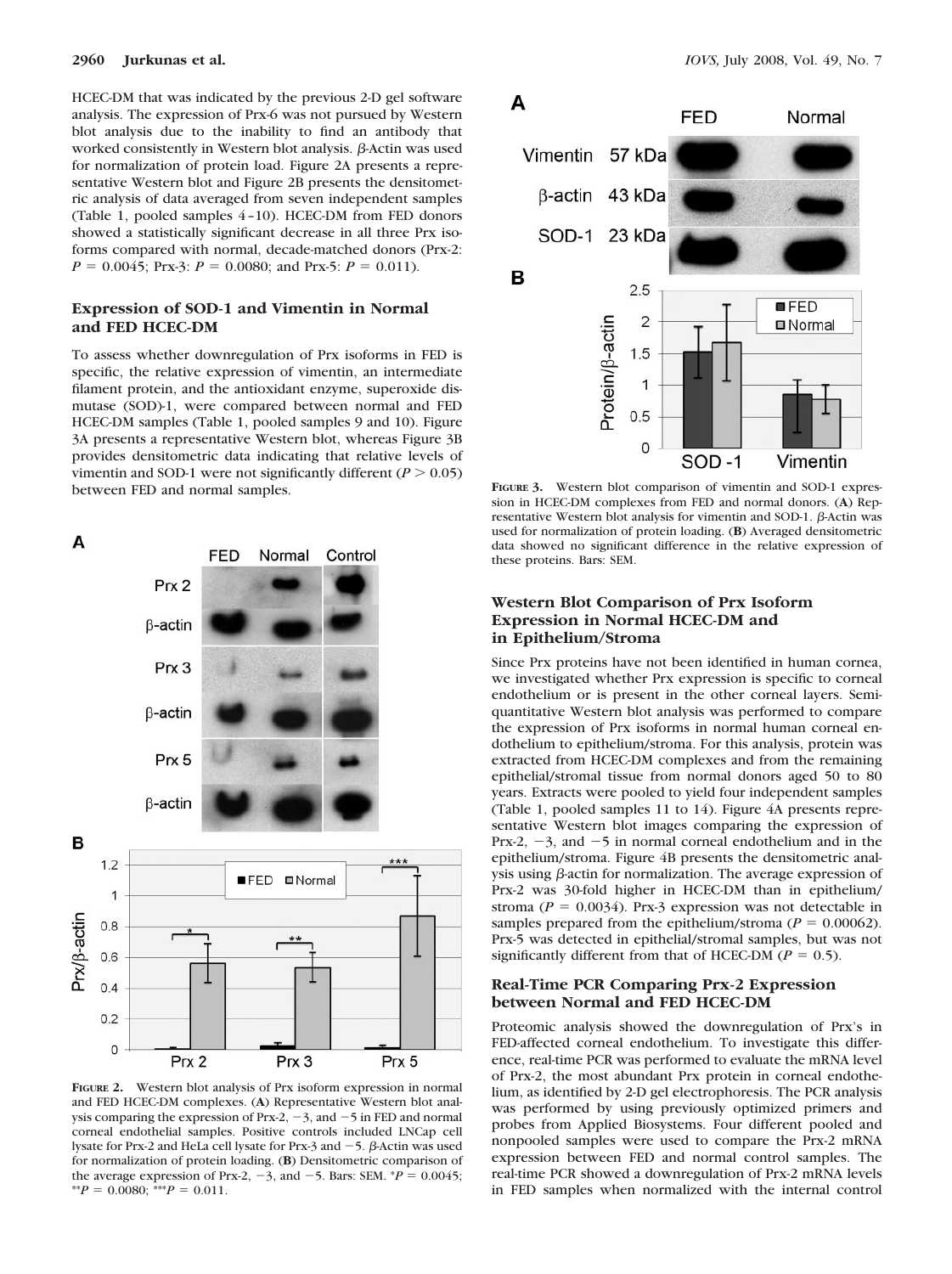



**FIGURE 4.** Western blot analysis of Prx isoform expression in normal corneal tissue. (**A**) Representative Western blot comparing the expression of Prx-2,  $-3$ , and  $-5$  in normal human corneal endothelium (Endo) and epithelium/stroma (Epi/Stroma). Positive controls included LNCap cell lysate for Prx-2 and HeLa cell lysate for Prx-3 and  $-5$ . -Actin was used for normalization of protein load. (**B**) Densitometric comparison of average Prx isoform expression from four independent samples (Table 1, samples 11-14). Bars: SEM.  $*P = 0.0034$ ;  $*P =$ 0.00062. NS, not statistically significant ( $P = 0.5$ ).

 $\beta$ 2-MG (Fig. 5). The mean  $\pm$  SEM relative expression of Prx-2 mRNA in FED group (0.32  $\pm$  0.17) was significantly lower than that in normal subjects  $(1.03 \pm 0.18; P = 0.027)$ .

#### **DISCUSSION**

Although Prx proteins have been found to be ubiquitously expressed in human tissues, including skin, neuronal tissue, and blood cells, $18,20,21$  this is the first study reporting the expression of Prx proteins in human cornea. Results of the proteomic analysis indicate that Prx-2,  $-3$ ,  $-5$ , and  $-6$  are expressed in normal corneal endothelium. Western blot studies confirmed the expression of Prx-2,  $-3$ , and  $-5$  in these cells. The 2-D gel methodology showed that Prx-2 was the most abundantly expressed Prx protein in the endothelium, even though Prx-5 appeared as a more intense band in the Western blot analysis. Since the Western blot data are dependent on many factors, one of which is the sensitivity of the primary antibody, the spot intensity of the 2-D gels is a more accurate representation of the relative Prx levels in the sample. As indicated previously, expression of Prx-6 could not be verified by Western blot due to the lack of an antibody that worked sufficiently well. In the eye, Prx-6 expression has been noted in bovine iris stroma, lens, ciliary epithelium and its blood vessels, and retina.22,23 In bovine cornea, Prx-6 was present in the epithelial layer, but not found in corneal endothelium.<sup>23</sup> The proteomic identification of Prx-6 in the current studies requires verification; however, the fact that Prx-6 was not detected in bovine corneal endothelium, but was detected in humans, may be due to species-related differences in protein expression or to differences in detection methods. It is also possible that Prx-1 or  $-4$  is expressed in human corneal endothelium, but that they were not identified using our 2-D gel-based method.

In the present study, corneal stroma, and epithelium showed lower levels of Prx expression when compared to endothelium from the same donors. This is the first study to indicate that Prx-2 and  $-3$  expression is significantly higher in human corneal endothelium than in the stroma and epithelium. Prx-5 was expressed in HCECs and to a lesser extent in epithelium/stroma; however, the difference in levels of this Prx isoform were not statistically significant. Selective expression of certain Prx isoforms in HCEC-DM, but not in epithelium/stroma, indicates distinct functional roles of antioxidant enzymes that reflect different physiologic activities of corneal cell types. It is possible that significantly higher expression of Prx-2 and  $-3$  in corneal endothelium indicates selective vulnerability of specific corneal cell types to oxidative stress.

On the proteomic level we detected a significant reduction in Prx-2,  $-3$ , and  $-5$  in FED endothelium. Tissues were used from age-matched normal donors to eliminate any age-related variation. The average differences in age between normal and FED pooled samples were within a decade of each other. The normal donors were matched by sex to patients with FED. For studies comparing protein expression in normal and FED endothelium, extracts from FED and normal donors were pooled to eliminate individual variations that might skew the results. One of the limitations of our study is that some samples contained an unequal number of pooled corneas between FED and normal samples. Since the overall endothelial cell count was much lower in FED samples, for the most part, more tissue was required to be pooled for FED samples. Two different semiquantitative methods were used to compare the relative expression of Prx isoforms. Both the software-based 2-D gel analysis and the Western blot analysis demonstrated a significant reduction in the expression of Prx-2,  $-3$ , and  $-5$  in FED corneal endothelium compared with age and sex-matched normal specimens. Proteomic analysis comparing the normal and FED endothelial extracts revealed several differences in relative protein expression patterns, the significance of which should be further investigated. The fact that the relative expression of



**FIGURE 5.** Real-time PCR analysis of Prx-2 isolated from normal and FED endothelium. Mean relative expression of Prx-2 messenger RNA (mRNA) in normal subjects and in patients with FED. Bars, SEM.  $*P =$ 0.027.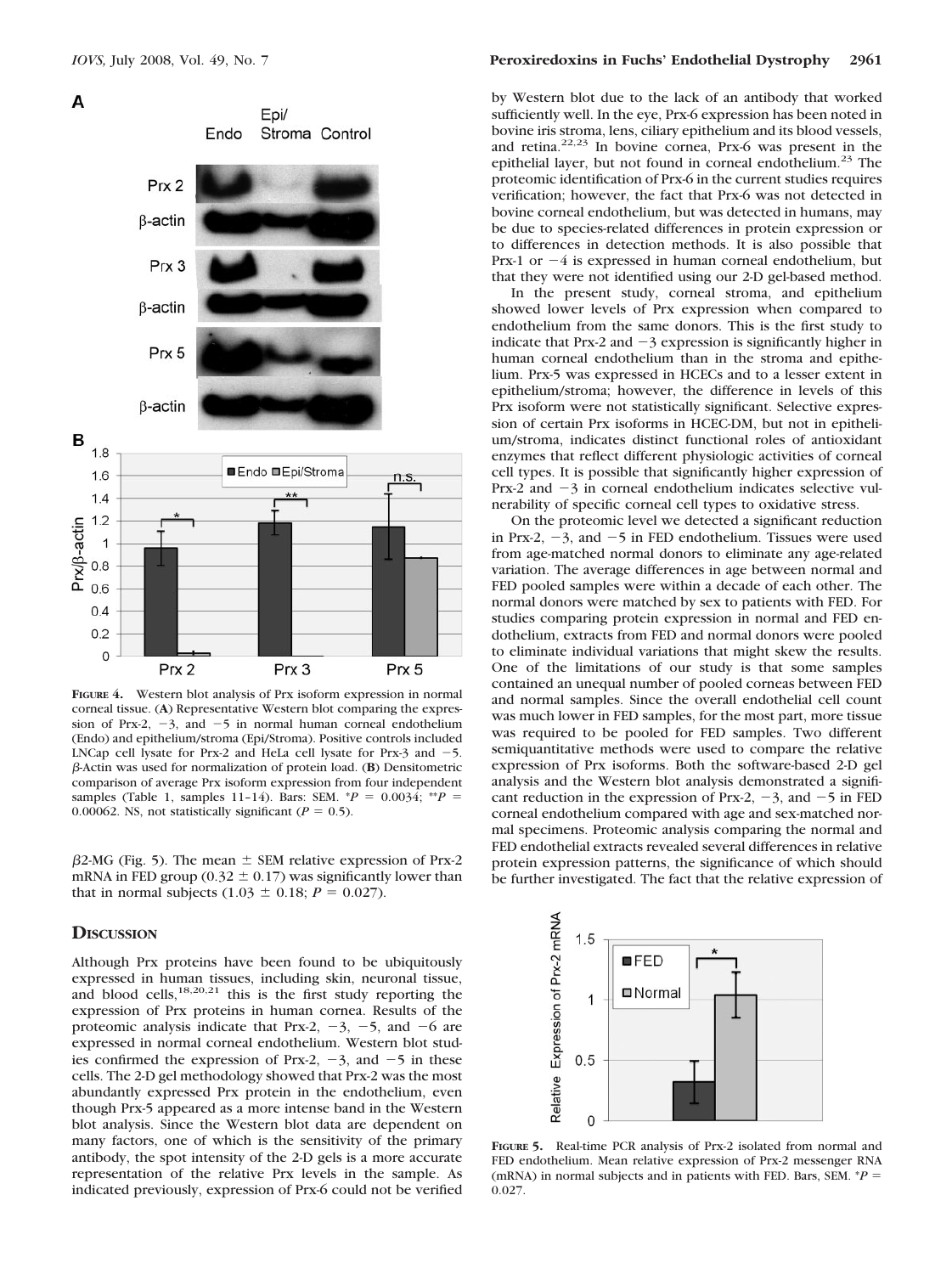SOD-1, another antioxidant enzyme, as well as the intermediate filament protein, vimentin, did not differ significantly between the FED and normal tissue strongly indicates that the reduction in expression of the Prx isoforms is specific and not the result of a general reduction in antioxidant or total protein expression.

Proteomic analysis of normal endothelium demonstrated that Prx-2 was the most abundant Prx isoform and thus of potential greatest significance at the functional level. To corroborate the decrease in Prx-2 levels in FED, we compared its expression at the gene level between normal and FED samples. The finding that levels of Prx-2 mRNA were significantly decreased in FED samples, further substantiates the proteomic data and indicates that the source of the differences detected by the proteomic analysis, at least for Prx-2, stem from decreased gene transcription.

Prx proteins have various subcellular locations, reflecting their multifunctional isoform diversity. Prx-2 is mainly a cytosolic protein that inhibits release of cytochrome *c* from mitochondria to cytosol and blocks hydrogen peroxide–induced apoptosis upstream of the site of Bcl-2 action.<sup>24</sup> In addition, activation of NF-KB induced by hydrogen peroxide is blocked by Prx-2, indicating its role in gene transcription regulation in response to reduction/oxidation status.<sup>25,26</sup> Because NF- $\kappa$ B has been implicated in regulation of corneal endothelial cell apoptosis in response to ROS, the potential role of Prx-2 as an endogenous inhibitor of NF-KB is particularly pertinent to HCEC physiology.27 Prx-3 (MER 5, SP-22, and AOP-1) is a mitochondrion-specific peroxidase that uses mitochondrial thioredoxin-2 as an electron donor and provides primary antioxidant defense of the mitochondrial respiratory chain.<sup>26</sup> Underexpression of Prx-3 has been shown to exacerbate mitochondrial macromolecule damage via membrane potential collapse, cytochrome *c* release, and caspase activation.<sup>28</sup> Similar to our findings, Prx-3 has also been noted to be under-expressed in Alzheimer's disease (AD) and Down's syndrome (DS), disorders in which ROS-induced apoptosis accounts for the neuronal cell loss.29,30 It has been postulated that the instability of Prx-3 in the neurodegenerative disorders accounts for the cells' susceptibility to oxidative stress. Prx-5 has been localized to the mitochondria, peroxisomes, and cell nucleus. Prx-5 also has a strong antiapoptotic function and prevents intracellular ROS production via a p53-dependent pathway.17,31,32

For future studies, it is important to correlate the downregulation of the Prx isoforms with apoptosis-related proteins, such NF-KB, caspase, and proteins involved in the p53-dependant pathways, as well as to substantiate further the role of Prx under-expression in the apoptotic cell death seen in FED endothelium. Since FED has a notable female preponderance, it is also important to explore Prx expression differences between the sexes. Also, because FED is for the most part a disease of the older population  $(>50$  years of age), the changes in antioxidant expression between young and old donors may be of significance. Whether there is a variation in Prx expression between male and female sex and young and older donors requires further investigation. Furthermore, the downregulation of antioxidants in FED endothelium should be correlated with their upstream regulators, since Prx-2 underexpression is seen on both the RNA and protein levels.

Oxidative damage via generation of ROS can lead to corneal endothelial cell apoptosis and has been implicated in the pathogenesis of  $FED$ <sup>12,13</sup> Antioxidant enzymes are critical for regulating intracellular levels of ROS and averting the deleterious effects associated with oxidative damage. Prx proteins constitute a potent antioxidant defense system by neutralizing ROS. The significant decrease in Prx levels in FED-affected cells may represent an alteration in the functioning of mechanisms required to combat oxidative stress related to the pathogenesis of this disease.

#### *Acknowledgments*

The authors thank all the Massachusetts Eye and Ear cornea surgeons, Peter Rapoza and Jonathan Talamo, and Roswell Pfister (The Eye Research Foundation, Birmingham, AL) for donating FED corneal specimens; Ann M. Bajart and Thomas Buckley of the New England Tissue Bank for donating normal corneal tissue; Sandra Spurr-Michaud for help with real-time PCR; and James Zieske for critical reading of the manuscript.

#### *References*

- 1. Darlington JK, Adrean SD, Schwab IR. Trends of penetrating keratoplasty in the United States from 1980 to 2004. *Ophthalmology*. 2006;113:2171–2175.
- 2. Wilson SE, Bourne WM. Fuchs' dystrophy. *Cornea*. 1988;7:2–18.
- 3. Laing RA, Leibowitz HM, Oak SS, Chang R, Berrospi AR, Theodore J. Endothelial mosaic in Fuchs' dystrophy: a qualitative evaluation with the specular microscope. *Arch Ophthalmol*. 1981;99:80–83.
- 4. Bahn CF, Falls HF, Varley GA, Meyer RF, Edelhauser HF, Bourne WM. Classification of corneal endothelial disorders based on neural crest origin. *Ophthalmology*. 1984;91:558–563.
- 5. Levy SG, Moss J, Sawada H, Dopping-Hepenstal PJ, McCartney AC. The composition of wide-spaced collagen in normal and diseased Descemet's membrane. *Curr Eye Res*. 1996;15:45–52.
- 6. Gottsch JD, Sundin OH, Liu SH, et al. Inheritance of a novel COL8A2 mutation defines a distinct early-onset subtype of Fuchs corneal dystrophy. *Invest Ophthalmol Vis Sci*. 2005;46:1934– 1939.
- 7. McCartney MD, Robertson DP, Wood TO, McLaughlin BJ. ATPase pump site density in human dysfunctional corneal endothelium. *Invest Ophthalmol Vis Sci*. 1987;28:1955–1962.
- 8. Szentmary N, Szende B, Suveges I. Epithelial cell, keratocyte, and endothelial cell apoptosis in Fuchs' dystrophy and in pseudophakic bullous keratopathy. *Eur J Ophthalmol*. 2005;15:17–22.
- 9. Li QJ, Ashraf MF, Shen DF, et al. The role of apoptosis in the pathogenesis of Fuchs endothelial dystrophy of the cornea. *Arch Ophthalmol*. 2001;119:1597–1604.
- 10. Borderie VM, Baudrimont M, Vallee A, Ereau TL, Gray F, Laroche L. Corneal endothelial cell apoptosis in patients with Fuchs' dystrophy. *Invest Ophthalmol Vis Sci*. 2000;41:2501–2505.
- 11. Mullins RF, Russell SR, Anderson DH, Hageman GS. Drusen associated with aging and age-related macular degeneration contain proteins common to extracellular deposits associated with atherosclerosis, elastosis, amyloidosis, and dense deposit disease. *FASEB J*. 2000;14:835–846.
- 12. Wang Z, Handa JT, Green WR, Stark WJ, Weinberg RS, Jun AS. Advanced glycation end products and receptors in Fuchs' dystrophy corneas undergoing Descemet's stripping with endothelial keratoplasty. *Ophthalmology*. 2007;114:1453–1460.
- 13. Buddi R, Lin B, Atilano SR, Zorapapel NC, Kenney MC, Brown DJ. Evidence of oxidative stress in human corneal diseases. *J Histochem Cytochem*. 2002;50:341–351.
- 14. Gottsch JD, Bowers AL, Margulies EH, et al. Serial analysis of gene expression in the corneal endothelium of Fuchs' dystrophy. *Invest Ophthalmol Vis Sci*. 2003;44:594–599.
- 15. Jurkunas UV, Bitar MS, Rawe I, Harris DL, Colby K, Joyce NC. Increased clusterin expression in Fuchs' endothelial dystrophy. *Invest Ophthalmol Vis Sci.* 2008;49:2946–2955.
- 16. Rhee SG, Kim KH, Chae HZ, et al. Antioxidant defense mechanisms: a new thiol-specific antioxidant enzyme. *Ann N Y Acad Sci*. 1994;738:86–92.
- 17. Chae HZ, Robison K, Poole LB, Church G, Storz G, Rhee SG. Cloning and sequencing of thiol-specific antioxidant from mammalian brain: alkyl hydroperoxide reductase and thiol-specific antioxidant define a large family of antioxidant enzymes. *Proc Natl Acad Sci USA*. 1994;91:7017–7021.
- 18. Lee SC, Chae HZ, Lee JE, et al. Peroxiredoxin is ubiquitously expressed in rat skin: isotype-specific expression in the epidermis and hair follicle. *J Invest Dermatol*. 2000;115:1108–1114.